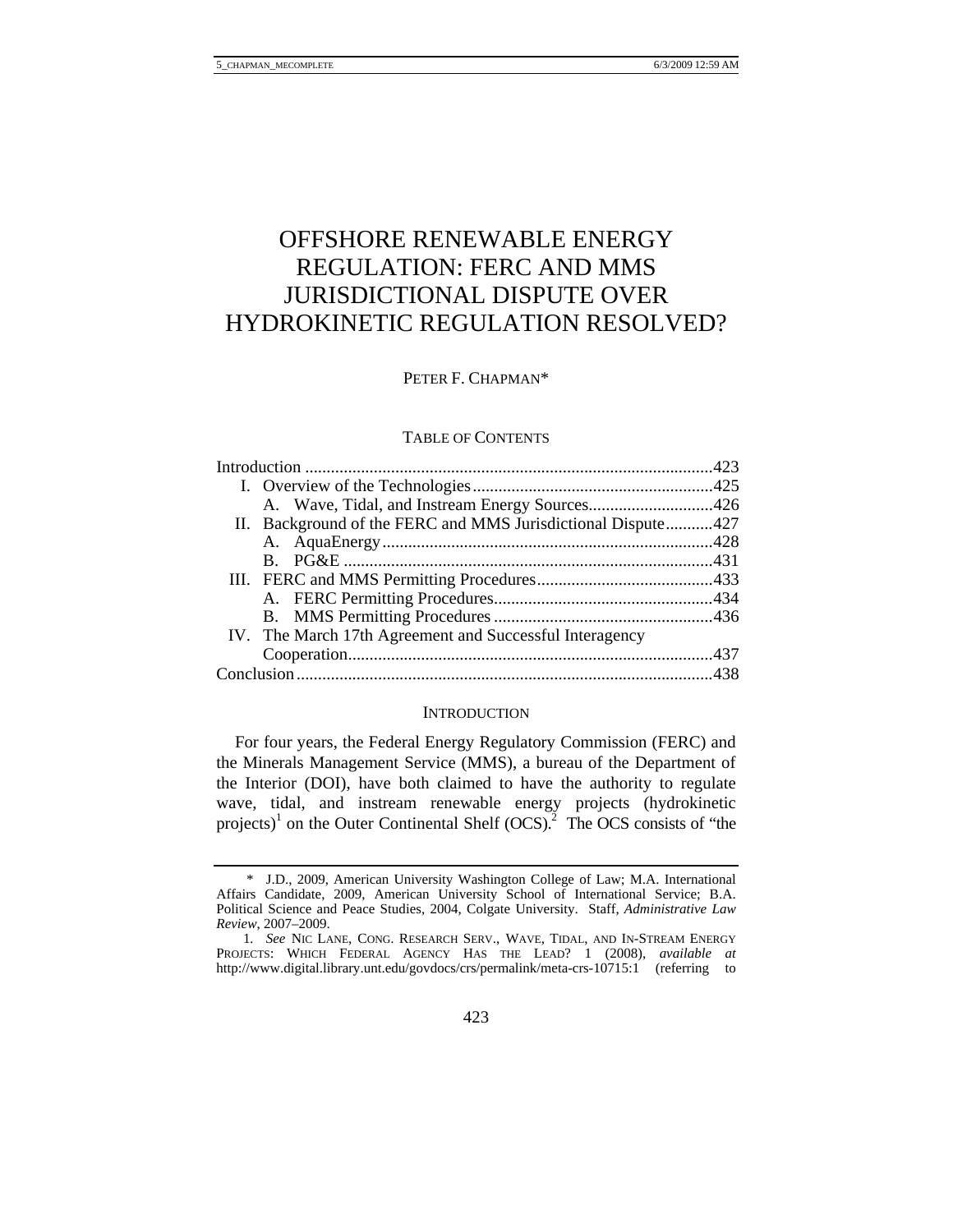submerged lands, subsoil, and seabed" located three miles to two hundred miles<sup>3</sup> off the coast of the United States.<sup>4</sup> On March 17, 2009, FERC and MMS reached an initial agreement (the March 17th agreement) to "work together to facilitate the permitting of renewable energy" on the  $OCS$ .<sup>5</sup> This agreement will pave the way for future cooperation regarding procedures for obtaining permits on the OCS, and FERC and MMS intend to sign a Memorandum of Understanding to facilitate transparent regulation of hydrokinetic technologies.<sup>6</sup>

The jurisdictional dispute began, when Congress passed the Energy Policy Act of 2005  $(EPACT)$ ,<sup>7</sup> which authorized MMS to regulate hydrokinetic projects on the OCS. The EPACT also states that MMS authority does not modify existing regulatory authority held by other federal agencies.<sup>8</sup> Since the Federal Power Act of 1920 (FPA) authorizes FERC to regulate power-production facilities "in any of the navigable waters of the United States,"<sup>9</sup> FERC is currently responsible for issuing licenses for hydropower facilities in the United States.<sup>10</sup> Pursuant to this authorization, FERC asserted that the EPACT did not affect the applicability of the FPA on the OCS, and FERC believes it has the authority to regulate hydropower facilities up to two hundred miles off the coast.11 From 2005 onward both agencies developed separate administrative regulations to govern hydrokinetic projects on the OCS.

9. 16 U.S.C. § 817(1) (2006).

wave, tidal, and instream energy generation as hydrokinetic energy).

<sup>2</sup>*. See id.* (explaining Minerals Management Service's (MMS's) claim to authority, Federal Energy Regulatory Commission's (FERC's or Commission's) actions taken under the assumption of authority, and the unresolved nature of the dispute).

<sup>3</sup>*.* While *nautical miles* and *miles* actually constitute slightly different measurements, MMS and FERC use the two terms interchangeably. For consistency, this Article will use the term *mile*, even though a nautical mile is 1.85 kilometers and a mile is 1.61 kilometers.

 <sup>4.</sup> Minerals Management Service, About the Minerals Management Service, http://www.mms.gov/aboutmms/ocsdef.htm (last visited Mar. 18, 2009); *see also* 43 U.S.C. § 1301(b) (2000) (limiting state jurisdictional boundaries to three miles off the coast); *id.* § 1331(a) (providing the statutory definition of the Outer Continental Shelf (OCS)).

<sup>5</sup>*. E.g.*, Press Release, Federal Energy Regulatory Commission, Interior and FERC Announce Agreement on Offshore Renewable Energy Development (Mar. 17, 2009), http://www.ferc.gov/news/news-releases/2009/2009-1/03-17-09.pdf.

<sup>6</sup>*. See id*. (explaining that FERC and MMS would prepare a "short Memorandum of Understanding that sets forth these principles, and which describes the process by which permits and licenses related to renewable energy resources in offshore waters will be developed").

 <sup>7.</sup> Energy Policy Act of 2005 (EPACT), Pub. L. No. 109-58, 119 Stat. 594 (2005) (codified as amended in scattered sections of 22, 25, 42, and 43 U.S.C.).

 <sup>8. 43</sup> U.S.C. § 1337(p)(9) (Supp. V 2005).

<sup>10</sup>*. See* 16 U.S.C. § 797(e) (2006) (granting FERC the authority to "issue licenses . . . for the purpose of constructing, operating, and maintaining . . . project works necessary or convenient for the . . . utilization of power across, along, from, or in any of the streams or

other bodies of water over which Congress has jurisdiction").

 <sup>11.</sup> Pac. Gas & Elec. Co., 125 F.E.R.C. ¶ 61,045, paras. 45–47, 59 (2008).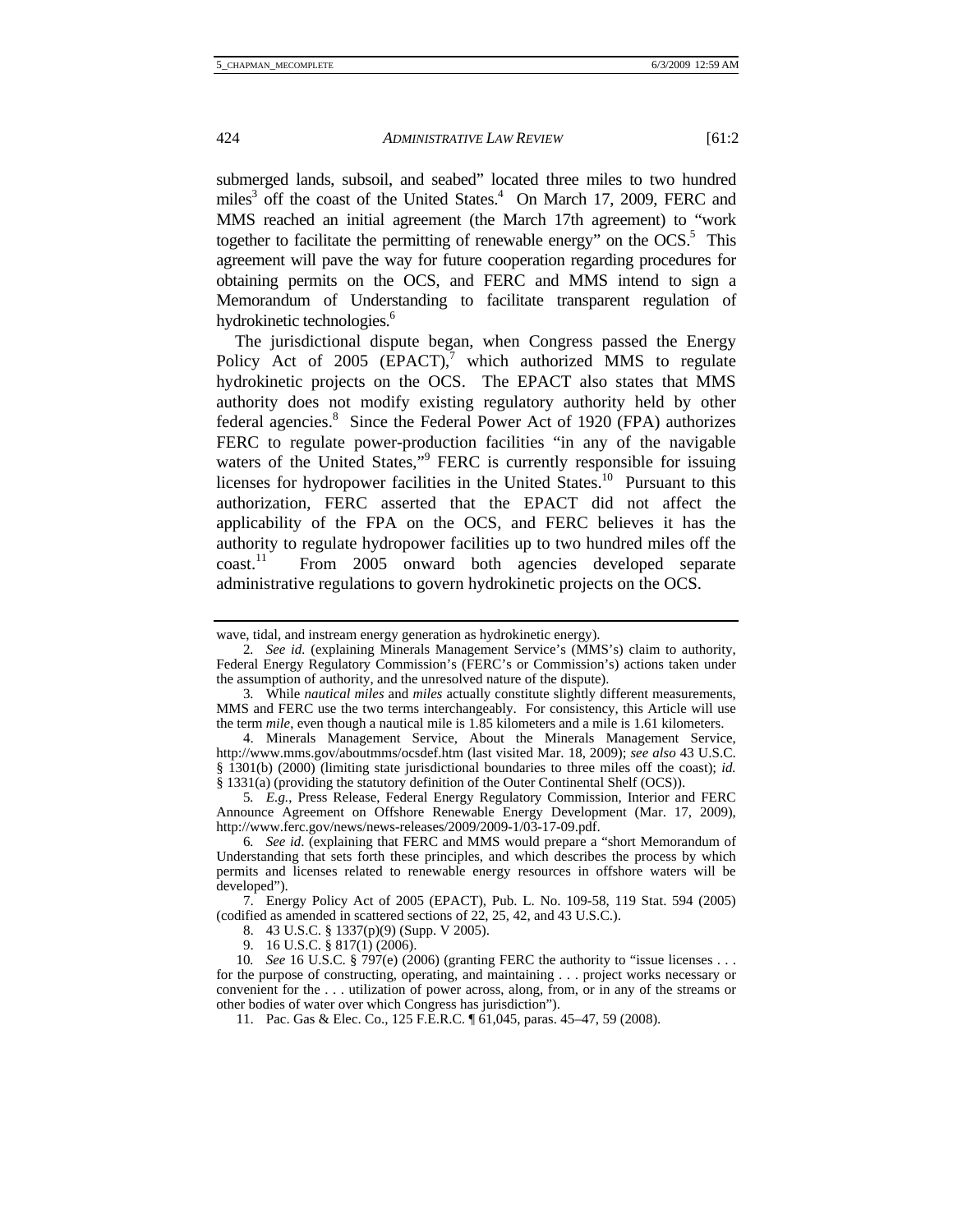Hydrokinetic projects represent an important untapped renewable resource that has the potential to generate significant amounts of clean, renewable energy.<sup>12</sup> FERC and other stakeholders credibly claim that hydrokinetic projects could double hydropower production in the United States and thereby satisfy roughly ten percent of current domestic<br>electricity demand.<sup>13</sup> If developers cannot adequately predict the If developers cannot adequately predict the regulations governing their hydrokinetic projects, they may be discouraged from investing in the industry because unknown regulations could significantly modify or even shut down their projects.<sup>14</sup> The March 17th agreement between FERC and MMS could do much to resolve regulatory ambiguities in the sector.

Part I of this Article offers a brief overview of hydrokinetic technologies. Part II examines the jurisdictional dispute between FERC and MMS by focusing on two contested offshore projects. Part III discusses the problems that could arise from FERC's and MMS's differing policies on regulation. Part IV examines the March 17th agreement and analyzes how other federal agencies have adequately addressed competing regulatory frameworks.

# I. OVERVIEW OF THE TECHNOLOGIES

Hydrokinetic technologies harness the movement of the ocean and convert tidal movement into electricity.<sup>15</sup> Hydrokinetic technologies have

<sup>12</sup>*. See* Thomas F. Armistead et al., *Wave and Tidal Generation Open a New Frontier for Renewables*, ENGINEERING NEWS-REC., May 14, 2007, at 26, 27, *available at* http://enr.construction.com/features/powerIndus/archives/070509a-1.asp (noting that "[o]cean energy has the potential to meet 10% of current U.S. electricity demand, or 400 billion [megawatt]-hours per year"); RENEWABLE NW. PROJECT, WAVE AND TIDAL 1 (2007), http://www.rnp.org/RenewTech/Wave%20Tidal%20FactSheet%2007April4.pdf (claiming that "[t]he United States receives 2,100 terawatt-hours of incident wave energy along its coastlines each year, and tapping just one quarter of this potential could produce as much energy as the entire U.S. hydropower system").

<sup>13</sup>*. See* FED. ENERGY REGULATORY COMM'N, THE PROPOSED LICENSING PROCESS FOR HYDROKINETIC PILOT PROJECTS 1 (2007), http://www.ferc.gov/EventCalendar/Files/20070904090801-white-paper.pdf (noting that "[e]stimates are that the new hydrokinetic technologies, if fully developed, could double the amount of hydropower production in the United States, bringing it from just under 10% to close to 20% of the national supply"); *see also* Armistead et al., *supra* note 12, at 27.

<sup>14</sup>*. See* FINLAY ANDERSON ET AL., A PROGRAMMATIC APPROACH TO WAVE ENERGY PLANNING 1 (2007), http://www.longviewassociates.com/documents\_library/documents/ ca07\_abstract.pdf (calling "regulatory uncertainty . . . the most significant non-technical obstacle to deployment of this new technology"); Thomas C. Jensen, *Offshore Renewable Energy Development After the Energy Policy Act of 2005*, at 2 (presented at the 36th Conference on Environmental Law of the American Bar Association Section of Environment, Energy, and Resources) (Mar. 8–11, 2007), http://www.oceanrenewable.com/ wp-content/uploads/2007/03/aba-ocs-paper-final.pdf (noting that "[t]he United States' uncertain regulatory environment for offshore renewables compounds the inherent development risk" associated with the hydrokinetic projects).

<sup>15</sup>*. Cf.* Pac. Gas & Elec. Co., 125 F.E.R.C. ¶ 61,045, at para. 39 (2008) (defining hydroelectric projects as those which generate electricity through ocean waves).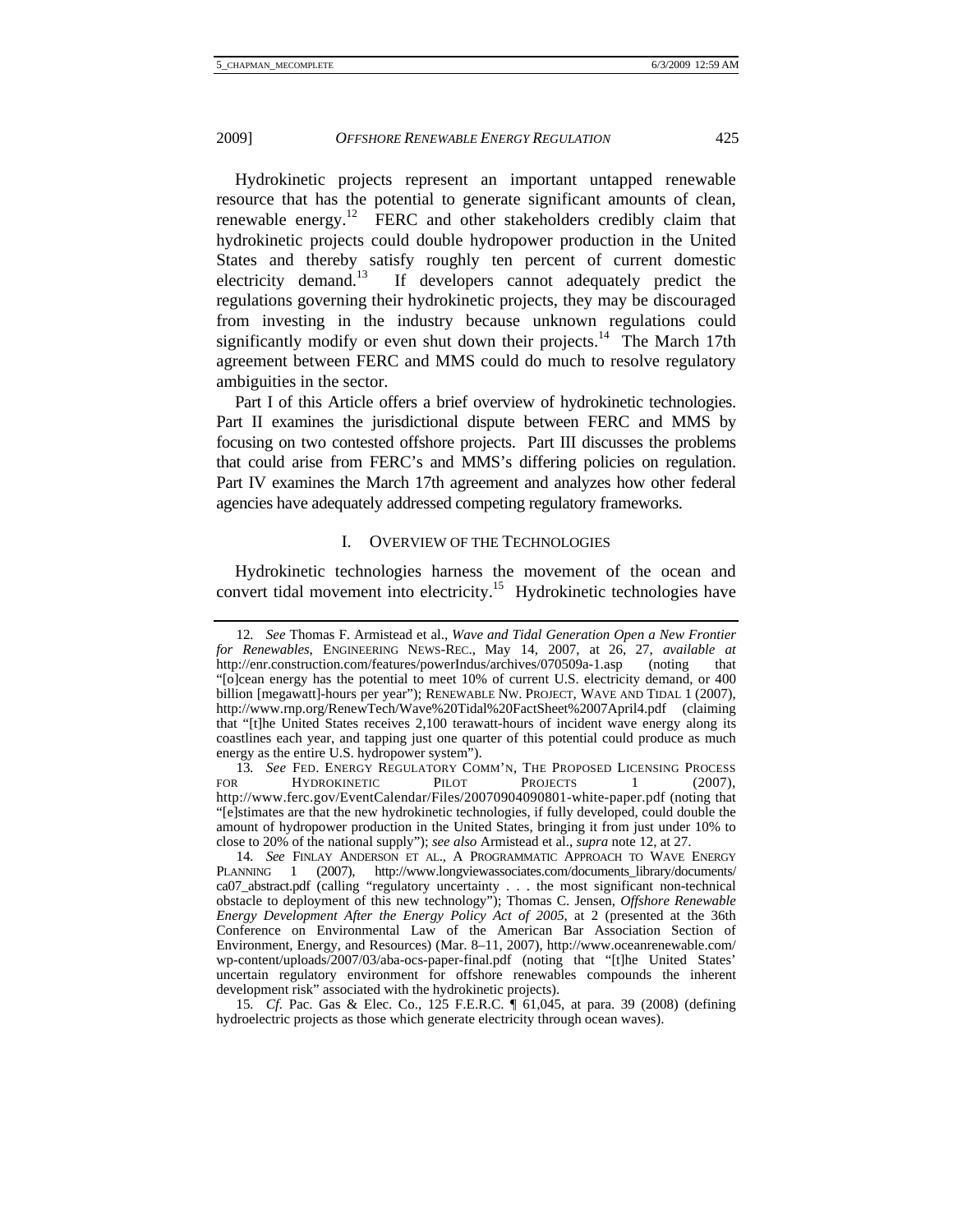the demonstrated potential to generate clean renewable energy for the U.S. consumer;16 however, the development of hydrokinetic technology is still in its infancy and the environmental impact of hydrokinetics is uncertain.<sup>17</sup> As a result, appropriate federal regulation at this stage of technological development is a necessity.

# *A. Wave, Tidal, and Instream Energy Sources*

Several varieties of hydrokinetic technology are used to harness wave energy including point absorbers, oscillating water columns, overtopping terminators, and attenuators. Point absorbers are buoys or similar devices that float on the surface of water and produce energy by converting the upand-down and side-to-side movement of waves into electricity.<sup>18</sup> Oscillating water columns generate power with a submerged column that moves vertically like a piston, relying on the movement of air to generate electricity.<sup>19</sup> Overtopping terminators are large floating reservoirs that are filled continuously through wave action.<sup>20</sup> New water enters the reservoir via a ramp and pushes water out through submerged turbines thus generating power much like a turbine in a dam.<sup>21</sup> This technology is generally deployed near the coastline.<sup>22</sup> Attenuators rest on the surface of

<sup>16</sup>*. See, e.g.*, *Developing Untapped Potential: Geothermal and Ocean Power Technologies: Hearing Before the Subcomm. on Energy and Environment, H. Comm. on Science & Technology*, 110th Cong. 59 (2007) (statement of Sean O'Neill, President, Ocean Renewable Energy Coalition) (arguing that "[w]ith the right encouragement, ocean renewable energy technologies can help us reduce our reliance on foreign oil—fossil fuels, in general—and provide clean energy alternatives to conventional power generating systems").

<sup>17</sup>*. See* Elec. Power Research Inst., Instream Tidal Power in North America:<br>
10 (2006), IND PERMITTING ISSUES 2-1, 2-3 to -10 (2006), ENVIRONMENTAL AND PERMITTING ISSUES 2-1, 2-3 to -10 (2006), http://archive.epri.com/oceanenergy/attachments/streamenergy/reports/007\_Env\_and\_Reg\_I ssues\_Report\_060906.pdf (noting that "there are no field demonstrated environmental effects data available at this time" regarding tidal energy, but suggesting that such projects could affect aquatic life, water quality, and terrestrial life).

<sup>18</sup>*. See* ELEC. POWER RESEARCH INST., PRIMER: POWER FROM OCEAN WAVES AND TIDES 4 (2007), http://www.aidea.org/aea/PDF%20files/OceanRiverEnergy/6-22- 2007EPRIprimer.pdf (explaining how point absorbers operate to convert ocean wave energy to electricity).

<sup>19</sup>*. See id.* (explaining how oscillating water columns operate to convert ocean wave energy to electricity by compressing and decompressing air through an exit hole in the chamber).

<sup>20</sup>*. See, e.g.*, *id.* at 4–5 (illustrating overtopping terminators and providing an example).

<sup>21</sup>*. See id.* at 4 (providing that these "reservoir structure[s]" float near the surface of the ocean and harness waves that "overtop the ramp and are restrained in the reservoir" until the "head of collected water turns the turbines as it flows back out to sea, and the turbines are coupled to generators to produce electricity").

<sup>22</sup>*. See* U.S. DEP'T OF THE INTERIOR, WAVE ENERGY POTENTIAL ON THE U.S. OUTER CONTINENTAL SHELF 3 (2006), *available at* http://www.ocsenergy.anl.gov/documents/docs/OCS\_EIS\_WhitePaper\_Wave.pdf (noting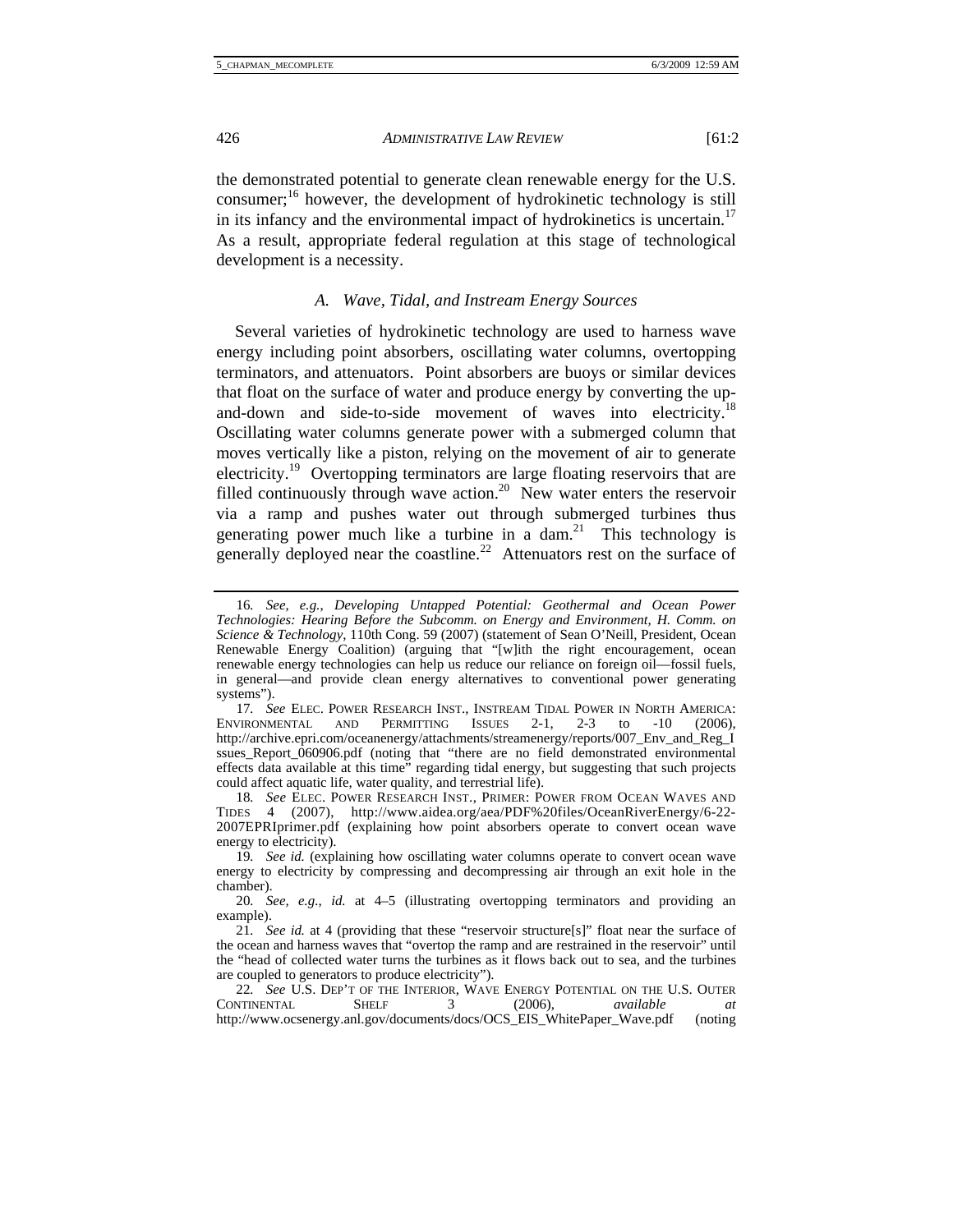the ocean and consist of several connected segmented tubes that are orientated parallel to the direction of the waves.<sup>23</sup>

Companies have also developed hydrokinetic technology to harness tidal and instream movement. These projects employ a submerged vertical or horizontal turbine. $24$  As the tides flow in and out, turbines rotate and act much like submerged windmills. Because water is denser than air, tidal energy movement has a high potential for energy extraction.<sup>25</sup>

# II. BACKGROUND OF THE FERC AND MMS JURISDICTIONAL DISPUTE

In 2005, Congress attempted to address regulatory ambiguity in the hydrokinetic sector by passing the EPACT.<sup>26</sup> The EPACT designated MMS as the lead agency to regulate hydrokinetic technologies on the OCS.27 MMS has experience in regulating projects on the OCS and is currently responsible for regulating the multibillion-dollar industry<sup>28</sup> of gas, oil, and mineral on the  $\overline{OCS}^{29}$  While the EPACT grants MMS the authority to regulate hydrokinetic technology, it qualifies this authority by providing that "[n]othing in [the Act] displaces, supersedes, limits, or modifies the jurisdiction, responsibility, or authority of any Federal or State agency under any other Federal law."<sup>30</sup> This qualification plays the central role in the FERC and MMS dispute.

FERC is responsible for issuing licenses for the construction, operation, and maintenance of hydropower facilities in the United States.<sup>31</sup> The FPA delegates power to FERC to regulate power-production facilities "in any of

that terminator devices are deployed on or near the shore).

<sup>23</sup>*. See, e.g.*, *id.* at 4 (explaining how attenuators operate to convert ocean wave energy to electricity).

<sup>24</sup>*. See, e.g.*, ELEC. POWER RESEARCH INST., *supra* note 17, at 6 (explaining how water turbines convert ocean tidal energy into electricity).

<sup>25</sup>*. See, e.g.*, ROGER BEDARD ET AL., ELEC. POWER RESEARCH INST., NORTH AMERICA TIDAL IN-STREAM ENERGY CONVERSION TECHNOLOGY FEASIBILITY STUDY 2 (2006), http://archive.epri.com/oceanenergy/attachments/streamenergy/reports/008\_Summary\_Tidal \_Report\_06-10-06.pdf (stating that "since kinetic energy is a function of the density of the moving mass and its speed and water has high density, the power density of the tidal resource is high").

<sup>26</sup>*. E.g.*, LANE, *supra* note 1, at 2.

 <sup>27.</sup> *See* 43 U.S.C. § 1337(p)(8) (Supp. V 2005) (stating that "the Secretary [of the Interior] . . . shall issue any necessary regulations to carry out this subsection" of the Energy Policy Act of 2005).

 <sup>28.</sup> LANE, *supra* note 1, at 2–3.

<sup>29</sup>*. See* Minerals Management Service, *supra* note 4 (explaining that MMS "is the Federal agency that manages the nation's natural gas, oil and other mineral resources on the [OCS]").

 <sup>30. 43</sup> U.S.C. § 1337(p)(9) (Supp. V 2005).

<sup>31</sup>*. See* 16 U.S.C. § 797(e) (2006) (granting FERC the authority to "issue licenses . . . for the purpose of constructing, operating, and maintaining . . . project works necessary or convenient for the . . . utilization of power across, along, from, or in any of the streams or other bodies of water over which Congress has jurisdiction").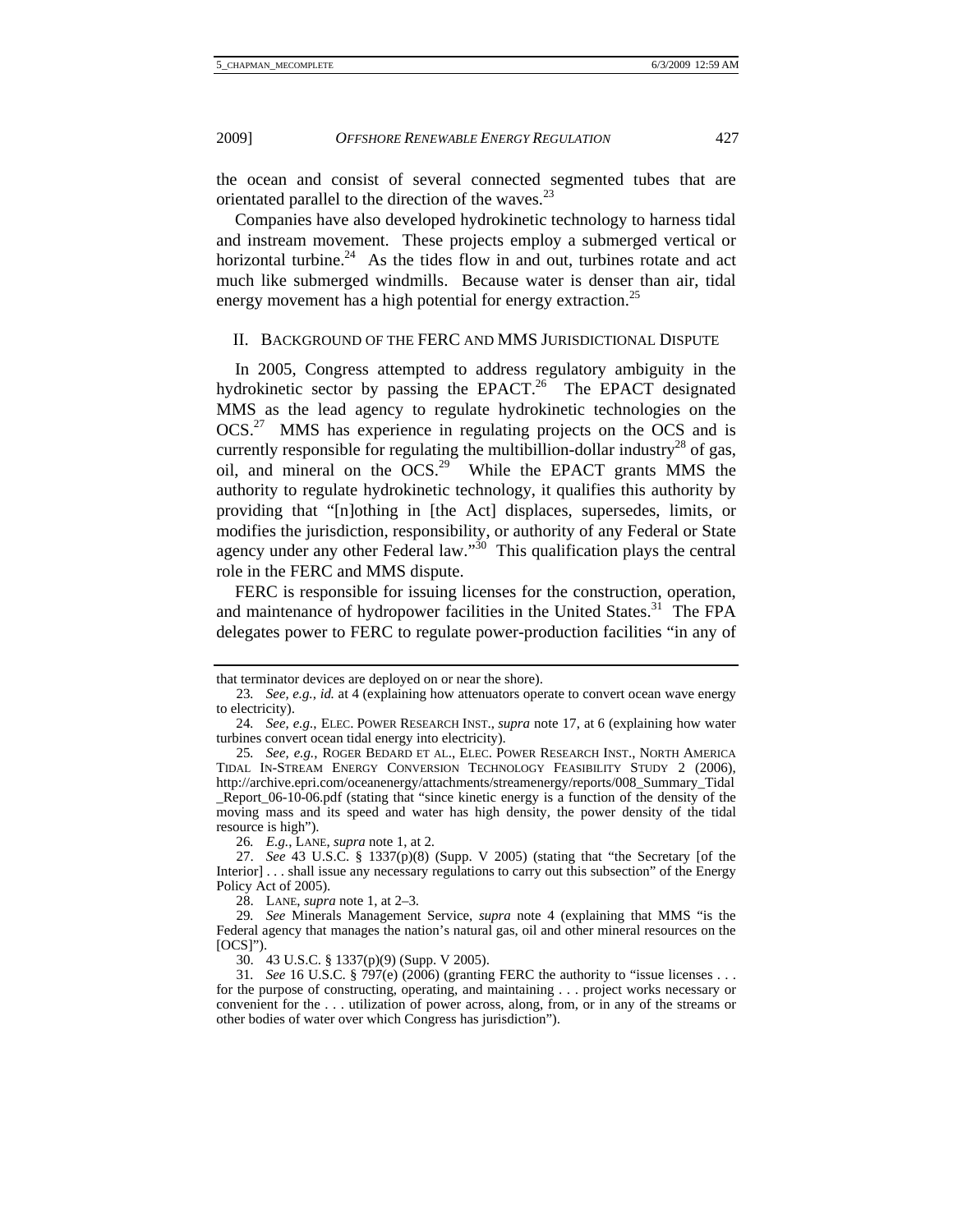the streams or other bodies of water over which Congress has jurisdiction<sup> $32$ </sup> or "in any of the navigable waters of the United States.<sup> $33$ </sup> "Navigable waters" are defined as waters "suitable for use for the transportation of persons or property in interstate or foreign commerce."<sup>34</sup> FERC believes that the statutory definition of navigable waters includes the OCS.<sup>35</sup> As a result, FERC may regulate hydrokinetic projects on the OCS because the agency views them as hydropower facilities under the FPA.<sup>36</sup>

The EPACT clearly grants MMS the authority to regulate hydrokinetic projects on the OCS in  $\S 388$ ,<sup>37</sup> which affirmatively authorizes MMS to award leases and permit easements for alternative energy projects on the OCS.38 However, the EPACT further "stipulates that MMS authority does not supercede the existing authority of any other agency for renewable energy project permitting."<sup>39</sup> Thus, FERC claims that EPACT does not modify the agency's existing authority to regulate hydropower, and therefore hydrokinetic, projects.<sup>40</sup> The EPACT does not define how MMS will interact with the existing FERC hydropower regulatory regime.<sup>41</sup> This omission in the EPACT has resulted in several disputes between FERC and MMS over the last several years, as each confronted the other over perceived infringements of jurisdiction. The following discussion focuses on the initial dispute between FERC and MMS surrounding an AquaEnergy project in Oregon, and also on a recent disagreement over a Pacific Gas & Electric (PG&E) project off the coast of California.

# *A. AquaEnergy*

Nearly a year after the passage of the EPACT, FERC formally asserted that the agency's mandate to regulate hydrokinetic projects extended to projects in all federal and state waters within twelve miles offshore,<sup>42</sup>

<sup>32</sup>*. Id.*

 <sup>33.</sup> *Id.* § 817(1).

 <sup>34.</sup> *Id.* § 796(8).

 <sup>35.</sup> Pac. Gas & Elec. Co., 125 F.E.R.C. ¶ 61,045, paras. 41–44 (2008).

<sup>36</sup>*. See id*. paras. 41, 47–48, 50 (explaining why FERC has jurisdiction over hydropower projects on the OCS).

<sup>37. 43</sup> U.S.C. § 1337(p)(8) (Supp. V 2005) (stating that "the Secretary [of the Interior] . . . shall issue any necessary regulations to carry out this subsection").

<sup>38</sup>*. See* § 1337(p)(1) (stating that "[t]he Secretary [of the Interior] . . . may grant a lease, easement, or right-of-way on the [OCS]").

 <sup>39.</sup> NIC LANE, ISSUES AFFECTING TIDAL, WAVE, AND IN-STREAM GENERATION PROJECTS, CONG. RESEARCH SERV. 13 (2008).

 <sup>40.</sup> Pac. Gas & Elec. Co., 125 F.E.R.C. ¶ 61,045, para. 59.

<sup>41</sup>*. See* ANDERSON ET AL., *supra* note 14, at 2 (elucidating the extent to which the relationship between FERC and MMS is unknown and the implications of jurisdictional conflict).

<sup>42</sup>*. See* AquaEnergy Group, Ltd., 102 F.E.R.C. ¶ 61,242, at 61,735 (Feb. 28, 2003) (arguing that FERC has jurisdiction not only to regulate a power production project located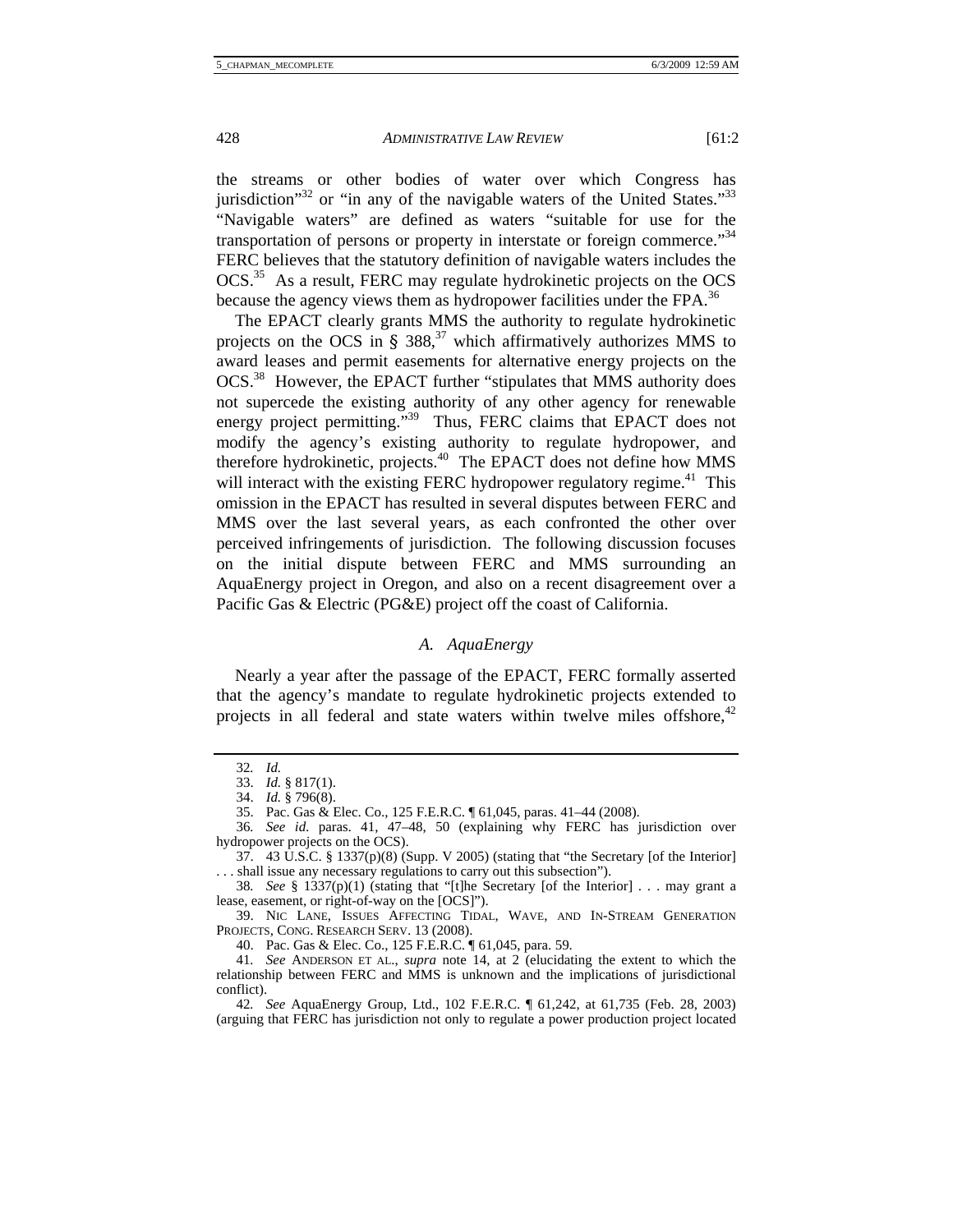pursuant to the hydropower provisions of the FPA.<sup>43</sup> AquaEnergy,<sup>44</sup> a hydrokinetic operator, applied to FERC for a permit to build and operate a hydrokinetic project located off the coast of Oregon, some two to four miles offshore.<sup>45</sup> The location of the proposed project potentially places it within the three-mile boundary of the OCS to which MMS claims to have jurisdiction. FERC accepted AquaEnergy's application and requested comments.

MMS responded to the notice, filing a protest in the AquaEnergy Docket alleging that FERC infringed on MMS jurisdiction.<sup>46</sup> The MMS protest raises three major arguments: (1) the FPA does not grant FERC the authority to regulate projects on the OCS; (2) the EPACT exclusively authorizes MMS to regulate wave energy projects on the OCS; and (3) the FERC regulatory scheme for hydroelectric power projects is not suited for the regulation of wave projects. $47$ 

The MMS protest maintains that FERC is only authorized to regulate projects "in any of the navigable waters of the United States."48 The FPA defines *navigable waters* as

those parts of streams or other bodies of water over which Congress has jurisdiction under its authority to regulate commerce with foreign nations and among the several States, and which . . . are used or suitable for use for the transportation of persons or property in interstate or foreign commerce, including therein all such interrupting falls, shallows, or rapids, together with such other parts of streams as shall have been authorized by Congress for improvement by the United States or shall have been recommended to Congress for such improvement after investigation under its authority.<sup>49</sup>

According to MMS, the OCS does not constitute navigable waters under the FPA, and therefore FERC is not authorized to regulate any projects on

45*. See* AquaEnergy Group, Ltd., 102 F.E.R.C. ¶ 61,242, at 61,733–34 (locating the original project 1.9 miles offshore and the revised location 3.17 miles offshore).

46*.* See Protest of the United States Minerals Management Service, AquaEnergy Group<br>
1. No. P-12752-000 (FERC Jan. 30, 2007), available at Ltd., No. P-12752-000 (FERC Jan. 30, 2007), *available at* http://elibrary.ferc.gov/idmws/common/opennat.asp?fileID=11239967 (lambasting FERC for its perceived infringement on MMS regulatory jurisdiction).

47*. See id.* at 5–10 (asking the Commission to both reject the permit application and refuse any similar types of applications for wave energy projects on the OCS).

almost two miles off the coast of Washington State but also to regulate projects up to twelve miles offshore).

<sup>43</sup>*. See* 16 U.S.C. § 797(e) (2006) (granting FERC the authority to "issue licenses . . . for the purpose of constructing, operating, and maintaining . . . project works necessary or convenient for the . . . utilization of power across, along, from, or in any of the streams or other bodies of water over which Congress has jurisdiction").

 <sup>44.</sup> AquaEnergy is now part of Finavera Renewables. Press Release, Finavera Renewables, Finavera Renewables Acquires 100% of AquaEnergy Group (June 21, 2006), http://www.finavera.com/files/2006-06-21%20Finavera%20Renewables%20Acquires%20A quaEnergy%20Group.pdf.

<sup>48</sup>*. See id*. at 2 (citing the Federal Power Act, 16 U.S.C. § 817 (2006)).

 <sup>49. 16</sup> U.S.C. § 796(8) (2006).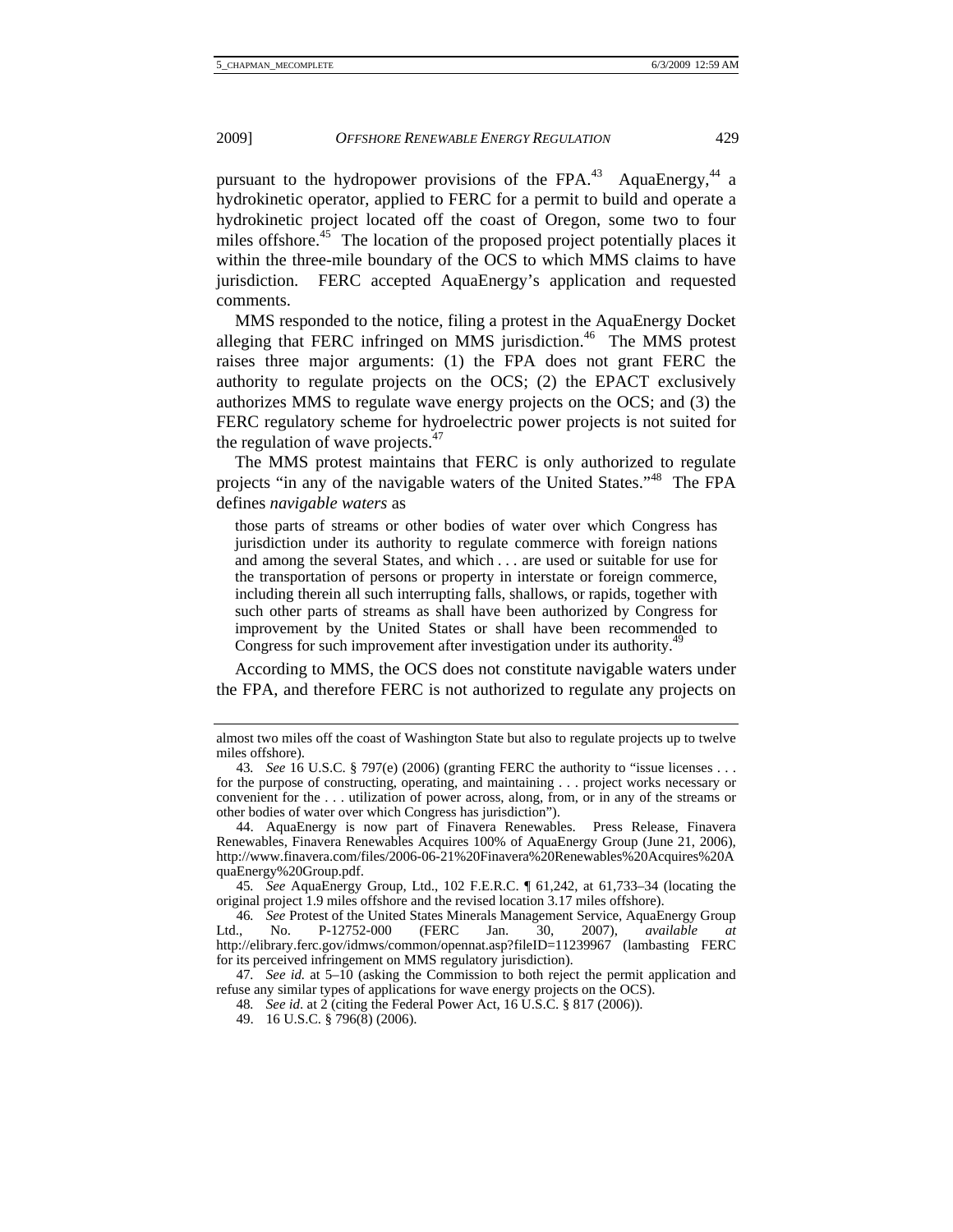the OCS.<sup>50</sup> MMS argues that the Clean Water Act,<sup>51</sup> the Oil Pollution Act of 1990,<sup>52</sup> the Rivers and Harbors Act of 1899,<sup>53</sup> and the Artificial Reef Program of the National Fishing Enhancement Act of 1984<sup>54</sup> all demonstrate that the OCS falls outside the accepted definition of navigable waters under the FPA.<sup>55</sup> Because MMS does not consider the OCS as navigable waters, the agency argues that FERC's hydropower "licensing jurisdiction [does] not extend into the OCS."<sup>56</sup>

Second, the protest contends that MMS alone may regulate wave energy projects on the OCS.<sup>57</sup> The EPACT authorizes MMS to "grant leases, easements or rights-of-way authorizing activities on the OCS that produce or support production, transportation, or transmission of energy from sources other than oil and gas."<sup>58</sup> According to MMS, the EPACT delegates exclusive authority to MMS to regulate OCS projects.<sup>59</sup>

Third, the MMS protest maintains that FERC regulations are not suitable for offshore projects.<sup>60</sup> MMS asserts that FERC's preliminary permit procedure is outdated, inefficient, and would prohibit development of promising areas where the projects may be deployed.<sup>61</sup> MMS also alleges that FERC's traditional hydropower licensing term of thirty to fifty years is too long for new technologies.<sup>62</sup> Finally, MMS argues that FERC's policy

<sup>50</sup>*. See supra* note 46, at 3–5 (noting that even if the definition can be interpreted to include some ocean water, it cannot be broadened to include any water beyond the "traditional three mile boundary").

 <sup>51. 33</sup> U.S.C. § 1362(7) (2000) ("The term 'navigable waters' means the waters of the United States, including the territorial seas.").

 <sup>52.</sup> *Id.* § 2701(21) (defining navigable waters as "the waters of the United States, including the territorial sea"); *id.* § 2701(35) ("'[T]erritorial seas' means the belt of the seas measured from the . . . [coastline] and extending seaward a distance of 3 miles.").

 <sup>53. 33</sup> C.F.R. § 329.12 (2006) ("The navigable waters of the United States . . . include all ocean and coastal waters within a zone three geographic (nautical) miles seaward from the baseline.").

 <sup>54. 33</sup> U.S.C. § 2105(3) (2000) (noting that the "waters" covered by the program are "the navigable waters of the United States and the waters superjacent to the Outer Continental Shelf").

<sup>55</sup>*. See supra* note 46, at 2–5.

<sup>56</sup>*. Id*. at 5 (asserting that, "absent subsequent legislation expanding its authority beyond the traditional three-mile boundary," FERC cannot regulate projects on the OCS).

<sup>57</sup>*. See id*. (arguing that the EPACT authorizes the Secretary of the Interior to regulate OCS projects, and that the Secretary delegated this authority to MMS).

<sup>58</sup>*. Id*.

<sup>59</sup>*. See id*. at 10 (stating that "such activities on the OCS are expressly authorized and regulated by the MMS" pursuant to the EPACT).

<sup>60</sup>*. See supra* note 46, at 9–10 (identifying at least seven reasons why FERC licensing procedures are not suitable for the new energy technologies operating on the OCS).

<sup>61</sup>*. See id*. at 9 (charging that FERC preliminary permits "essentially cordon off large areas for the first applicants rather than for the best applicants" and that because "ocean energy projects are experimental at this time, preliminary permits basically tie up areas that may support other uses or more efficient technologies or proposals").

<sup>62</sup>*. See id*. (stating that the typical term of thirty to fifty years that FERC grants is "too long a time period to allow exclusive use of prototype projects with uncertain project-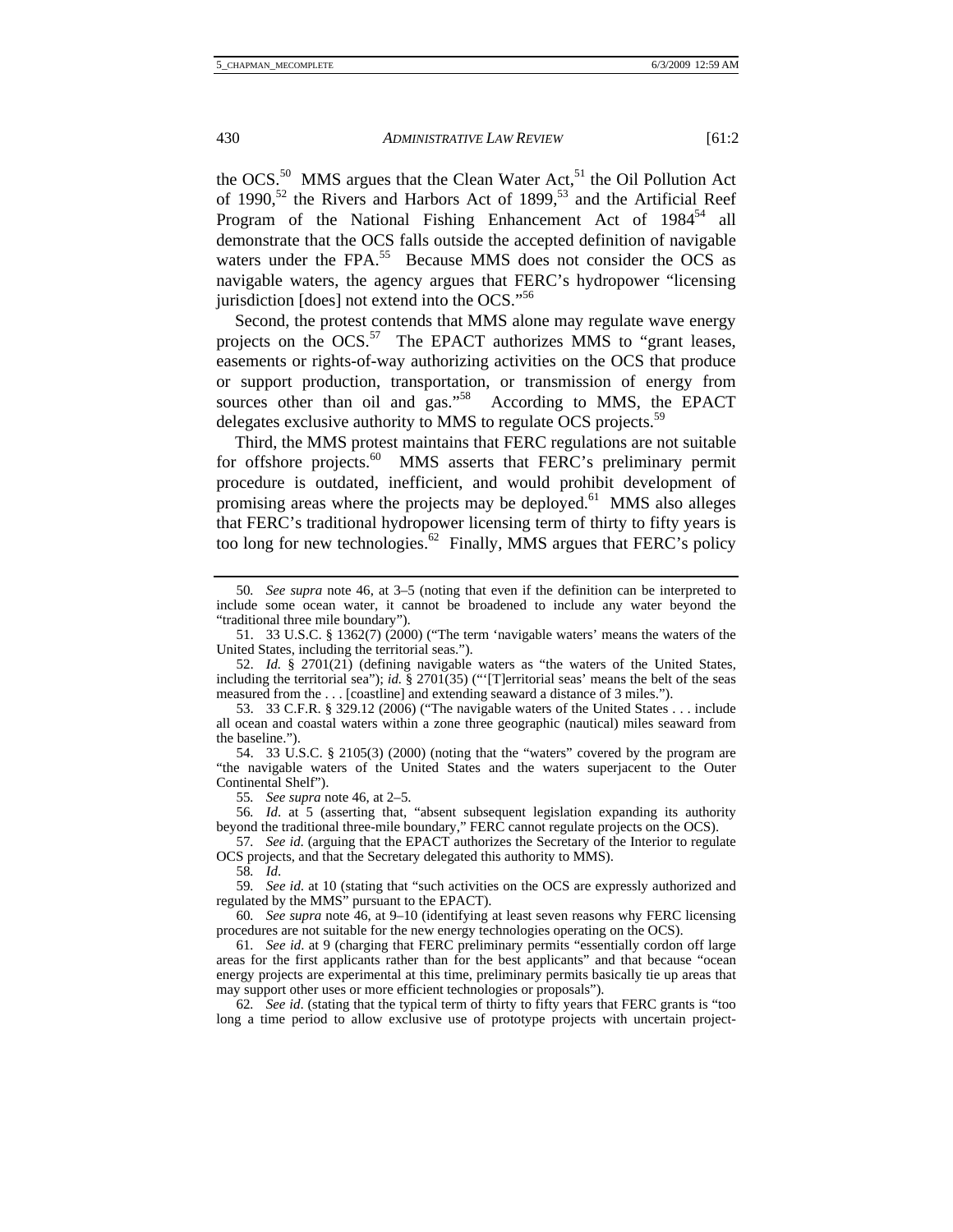of granting exemptions for small hydropower projects is not suitable for ocean projects because their impact remains largely unknown.<sup>63</sup>

FERC resolved the AquaEnergy dispute without addressing MMS's jurisdictional claims. After MMS filed its protest, FERC requested that AquaEnergy supplement its filing to include the coordinates for the actual footprint of the project.<sup>64</sup> AquaEnergy's response indicated that the entire project would be within the three-mile boundary of the OCS, placing the project in state waters. As a result, FERC declared the MMS protest moot and did not substantively address MMS's arguments.<sup>65</sup>

# *B. PG&E*

In early 2007, PG&E applied to FERC for a preliminary permit to conduct a hydrokinetic project located between half a mile and ten miles off the coast of northern California, placing the proposed project within the area of contested FERC and MMS jurisdiction. $66$  After FERC accepted the PG&E application and solicited comments, DOI filed an intervention on behalf of  $MMS$ <sup>67</sup> FERC largely dismissed the DOI intervention and, in March 2008, issued a preliminary permit for the project.<sup>68</sup>

In April 2007, DOI filed a Request for Rehearing arguing that FERC's issuance of a preliminary permit infringed on MMS jurisdiction "insofar as [the permit] include<sup>[s]</sup> portions of the OCS."<sup>69</sup> The DOI submission, like the MMS protest in the AquaEnergy Docket, contends that (1) FERC's jurisdiction to regulate hydrokinetic projects does not extend onto the OCS

specific and cumulative impacts").

<sup>63</sup>*. See id*. (arguing that FERC's exemption policy is not suitable for the OCS because both small and large projects can injure a variety of users in the ocean environment).

<sup>64</sup>*. See* AquaEnergy Group Ltd., 119 F.E.R.C. ¶ 62,073, at 64,205 (Apr. 26, 2007) (requesting that AquaEnergy supplement its application with additional information that "reduces the project boundary to more realistically represent the actual footprint of the project").

<sup>65</sup>*. See id*. (undercutting the MMS protest by noting that AquaEnergy supplemented its application with project coordinates that are entirely within the three-mile boundary).

<sup>66</sup>*. See* Pac. Gas & Elec. Co., 122 F.E.R.C. ¶ 62,228, at 64,472 (Mar. 13, 2008) (describing Pacific Gas & Electric's (PG&E's) application to study the feasibility of the Mendocino WaveConnect Project); Pac. Gas & Elec. Co., 122 F.E.R.C. ¶ 62,229, at 64,475 (Mar. 13, 2008) (describing PG&E's application to study the feasibility of the Humboldt WaveConnect Project).

<sup>67</sup>*. See* Notice of Intervention by the United States Department of the Interior at 1, Pac. Gas & Elec. Co., 122 F.E.R.C. ¶ 62,228, No. P-12781-000 (FERC May 31, 2007), *available at* http://elibrary.ferc.gov/idmws/File\_list.asp?document\_id=13513593 (arguing that the Department of the Interior's statutory authority would be directly affected if the Commission granted PG&E's application).

<sup>68</sup>*.* Pac. Gas & Elec. Co., 122 F.E.R.C. ¶ 62,229, at 64,475, 64,477 (Mar. 13, 2008).

<sup>69</sup>*. See* Request for Rehearing of the United States Department of Interior at 4, Pac. Gas & Elec. Co., 122 F.E.R.C. ¶ 62,228, No. P-12781-000 (FERC Apr. 14, 2008), *available at* http://elibrary.ferc.gov/idmws/File\_list.asp?document\_id=13598783.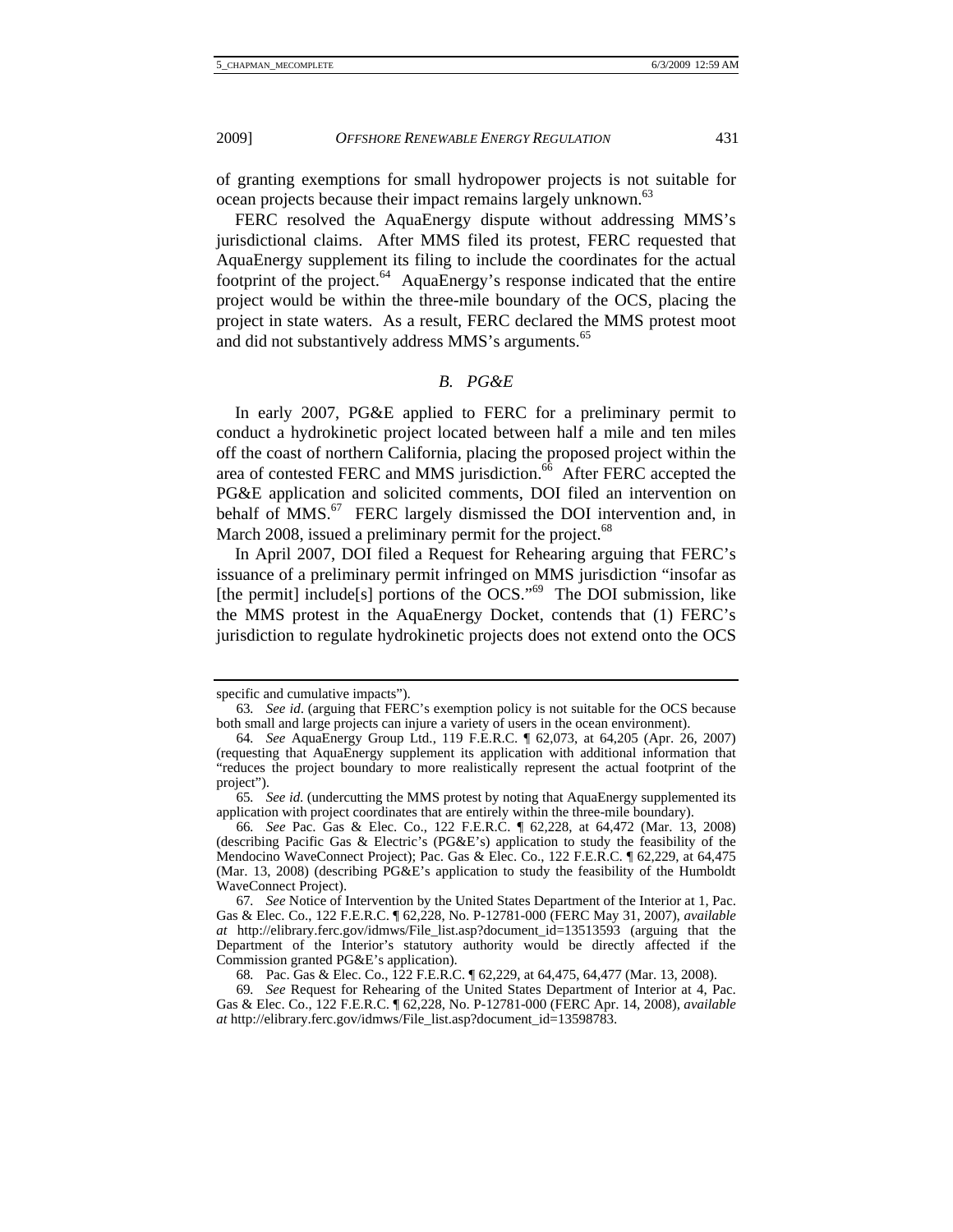and (2) the EPACT unambiguously designates DOI as the federal agency with regulatory authority over hydrokinetic projects on the OCS.<sup>70</sup>

The DOI submission asserts that FERC only has the authority to regulate projects in the navigable waters of the United States.<sup>71</sup> DOI contends that navigable waters do not include the OCS. Similar to MMS's contentions in AquaEnergy, DOI cites the Clean Water Act, the Oil Pollution Act of 1990, the Rivers and Harbors Act of 1899, and the Artificial Reef Program of the National Fishing Enhancement Act of 1984 as evidence that navigable waters of the United States do not extend onto the OCS.<sup>72</sup> In addition to the argument that FERC does not have authority to regulate projects on the OCS, DOI also argues that the EPACT explicitly delegates the authority to regulate such projects to MMS.<sup>73</sup> While the DOI submission praises FERC for the agency's work and offers to cooperate on an interagency approach to permitting, DOI objects to FERC's issuance of a permit to PG&E and insists that all hydrokinetic projects on the OCS must be "expressly authorized and regulated by the MMS."74

In October 2008, FERC issued an Order on Rehearing in part to respond to DOI arguments that FERC is not authorized to regulate hydrokinetic projects on the OCS.<sup>75</sup> The FERC Order states that "the FPA and its related legislative history support[] the Commission's jurisdiction over hydropower projects on the OCS, its submerged lands, and the waters above it."<sup>76</sup> The FERC Order dismisses the DOI arguments that (1) numerous federal statutes exclude the OCS from the definition of navigable waters and (2) the EPACT gives MMS exclusive jurisdiction to regulate OCS hydrokinetic projects.

First, FERC addresses DOI's argument that multiple federal statutes seem to limit the scope of navigable waters to include only those waters within the three-mile OCS boundary by asserting that the FPA clearly authorizes FERC jurisdiction on the  $OCS$ .<sup>77</sup> FERC argues that the FPA authorizes the Commission to regulate projects in "*any of the streams or other bodies of water* over which Congress has jurisdiction."<sup>78</sup> FERC maintains that the proper interpretation of the FPA gives FERC jurisdiction "to grant preliminary permits and licenses for hydroelectric projects on

<sup>70</sup>*. Id*. at 5–9.

<sup>71</sup>*. Id*. at 4−5.

<sup>72</sup>*. Id*. at 5–7; *see also supra* notes 45–48 and accompanying text.

<sup>73</sup>*. See supra* note 69, at 5–9 (noting that, under the EPACT, Congress intended for the DOI to have federal regulatory authority over energy projects on the OCS).

<sup>74</sup>*. See id*. at 10−11 (urging the Commission to either grant a rehearing or modify the preliminary permits to exclude areas of the OCS outside the Commission's jurisdiction).

<sup>75</sup>*.* Pac. Gas & Elec. Co., 125 F.E.R.C. ¶ 61,045, para. 39.

<sup>76</sup>*. Id*. para. 41.

<sup>77</sup>*. Id*. paras. 41–44 (citing Section 4(e) of the Federal Power Act of 1920 (FPA)).

<sup>78</sup>*. Id*. para. 42.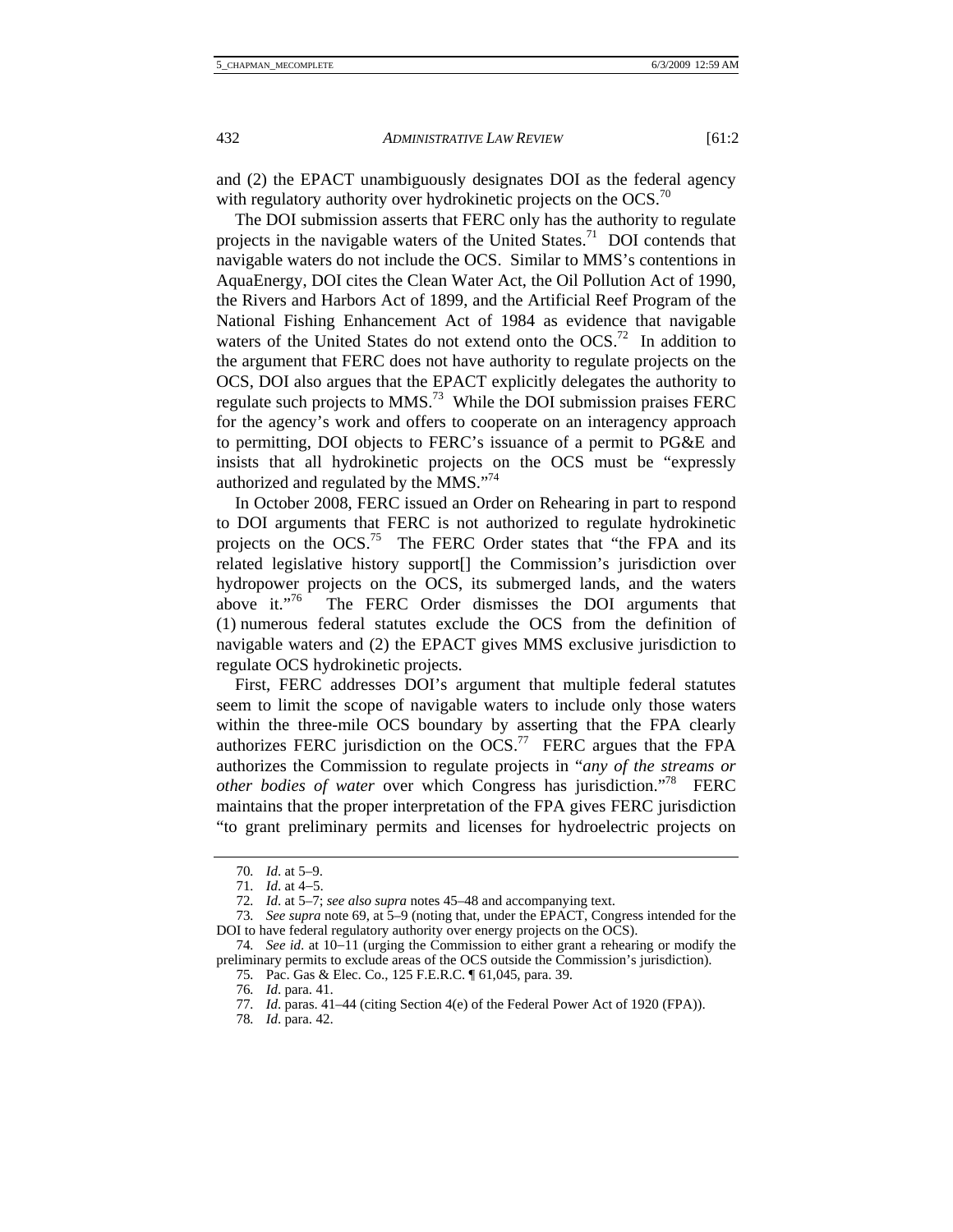bodies of water over which Congress has jurisdiction under the Commerce Clause, and on public lands and reservations of the United States."79 FERC also claims that the FPA grants it the authority to regulate hydropower projects on the "reservations" of the United States, and that the OCS qualifies under this definition as well. $\frac{80}{2}$  Accordingly, FERC argues it has the authority to regulate the PG&E project located up to ten miles off the California coast.<sup>81</sup> Indeed, FERC declares that it has the authority to regulate hydrokinetic projects on all of the  $OCS^{82}$ —up to two hundred miles offshore.<sup>83</sup>

Second, FERC dismisses DOI's argument that the EPACT makes MMS the lead agency to regulate offshore hydrokinetic projects on the OCS. FERC asserts that the EPACT does nothing to "limit[] or narrow[] the scope of [FERC's] authority over hydroelectric power under the FPA."<sup>84</sup> FERC notes that § 388 of the EPACT expressly states that it does not affect the authority of federal or state agencies already responsible for regulatory activities on the OCS.<sup>85</sup> The Order on Rehearing concludes by arguing that nothing in the EPACT or its legislative history demonstrates that Congress intended to divest FERC of its authority to regulate hydroelectric power projects under the FPA.<sup>86</sup> While a preliminary permit was initially granted in March 2008, $87$  FERC denied requests for a rehearing to review PG&E's preliminary permit for its proposed hydrokinetic project on the OCS on October 16, 2008.

# III. FERC AND MMS PERMITTING PROCEDURES

Differences in permitting procedures between FERC and MMS pose a significant threat to the realization of hydrokinetic technologies. Before the March 17th agreement, both agencies were in the process of developing

84*. Id*. para. 59.

<sup>79</sup>*. Id*. para. 46.

<sup>80</sup>*. See id*. paras. 45–47 (arguing that FERC could license PG&E projects on the OCS because the FPA allows the agency to regulate "structures . . . affixed to U.S. lands and reservations").

<sup>81. 125</sup> F.E.R.C. 161,045, para. 49.

<sup>82</sup>*. See id.* (declaring that PG&E projects on the OCS are within FERC's licensing jurisdiction under the FPA).

<sup>83</sup>*. See id.* para. 48 n.79 (stipulating the geographic boundaries of the OCS).

<sup>85</sup>*. Id*. para. 60 ("[S]ection 388(p)(9)[] provides that '[n]othing in this subsection displaces, supersedes, limits, or modifies the jurisdiction, responsibility, or authority of *any Federal or State agency under any other Federal law*.'").

<sup>86</sup>*. See id*. paras. 63–65 (noting that the Department of the Interior (DOI) failed to identify anything in the legislative history suggesting that Congress wanted to create "a disjunctive energy policy for the regulation of hydroelectric projects on the OCS" and that in subsequent bills, provisions divesting FERC of OCS licensing power have been removed from the final legislation).

<sup>87</sup>*.* Pac. Gas & Elec. Co., 122 F.E.R.C. ¶ 62,229 (Mar. 13, 2008).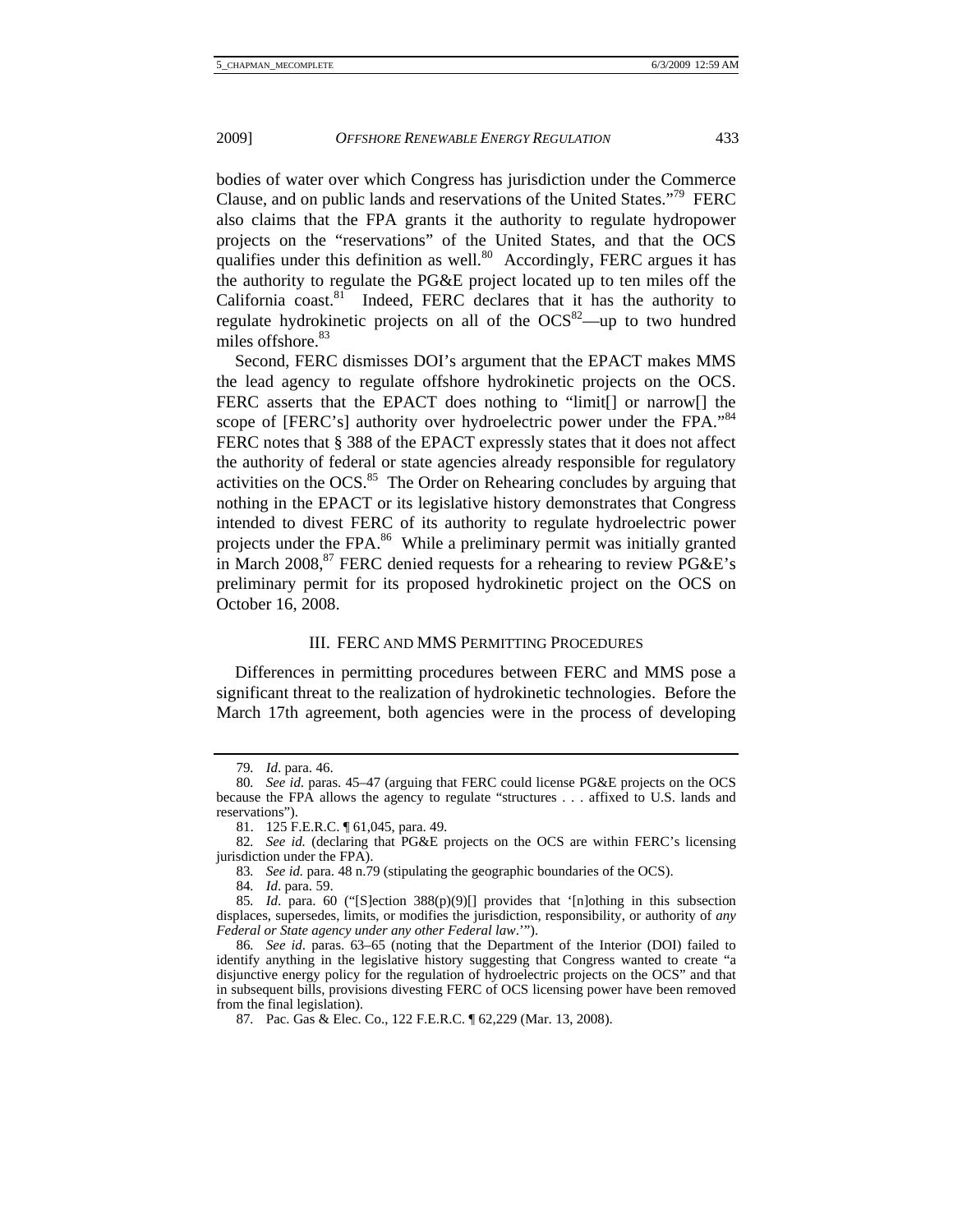separate permitting regulations for hydrokinetic projects on the OCS.<sup>88</sup> FERC held a technical conference in October 2007, and is continuing to develop a licensing program for hydrokinetic projects, after already establishing a conditional leasing program.<sup>89</sup> MMS was continuing to pursue its own licensing scheme and formerly requested public comments to aid in developing a permanent OCS regulatory regime.<sup>90</sup> The March 17th agreement acknowledges the potential harm of these competing permitting procedures on hydrokinetic projects and states that FERC permitting procedures alone will be used, in consultation with MMS, to regulate hydrokinetic projects. <sup>91</sup> The following subsection will briefly examine FERC's and MMS's permitting proposals to demonstrate the negative effects competing regulations could have on hydrokinetic developers.

# *A. FERC Permitting Procedures*

FERC officials realized the need to adapt the agency's hydroelectric regulation program to accommodate hydrokinetic technologies.<sup>92</sup> After recognizing the deficiencies in its current hydroelectric permitting program, FERC issued a Notice of Inquiry requesting stakeholder comments on a preliminary permitting regime for hydrokinetic technologies in February 2007.93 Under the FPA, FERC may grant preliminary permits that grant the applicant the rights to the site for up to three years while the applicant determines how best to proceed with construction of the project. $94$ 

<sup>88</sup>*. See supra* notes 66–67 and accompanying text.

<sup>89</sup>*. See, e.g.*, LANE, *supra* note 1, at 4 (stating that FERC has issued the first license under this conditional program); *see also* Preliminary Permits for Wave, Current, and Instream New Technology Hydropower Projects, 72 Fed. Reg. 9281 (Mar. 1, 2007) (to be codified at 18 C.F.R. pt. 1) (indicating that FERC's current licensing process is not suitable for new technologies and requesting comments on how to proceed).

<sup>90</sup>*. See* Alternate Energy-Related Uses on the Outer Continental Shelf, 70 Fed. Reg. 77,345, 77,345–47 (proposed Dec. 30, 2005) (to be codified at 30 C.F.R. pt. 285) (seeking comments from the public about developing rules to govern alternative energy development on the OCS).

<sup>91</sup>*. E.g.*, Press Release, Fed. Energy Regulatory Comm'n, Interior and FERC Announce Agreement on Offshore Renewable Energy Development (Mar. 17, 2009), http://www.ferc.gov/news/news-releases/2009/2009-1/03-17-09.pdf (suggesting that the FERC and MMS agreement "will help sweep aside red tape" so that the benefits of hydrokinetic power may be achievable).

<sup>92</sup>*. See, e.g.*, Joseph T. Kelliher, Chairman, Fed. Energy Regulatory Comm'n, Statement at Open Commission Meeting (July 19, 2007), *available at* http://www.ferc.gov/EventCalendar/Files/20070719105020-AD07-14-KELLIHER.pdf (noting that FERC regulatory barriers were an impediment to the deployment of the new technologies and that the new licensing program is "a major step to reduce the regulatory barriers to the success of these new technologies").

 <sup>93.</sup> Preliminary Permits for Wave, Current, and Instream New Technology Hydropower Projects, 72 Fed. Reg. 9281, 9281 (Mar. 1, 2007).

<sup>94</sup>*. See* 16 U.S.C. § 798 (2006) (explaining the "[p]urpose and scope of preliminary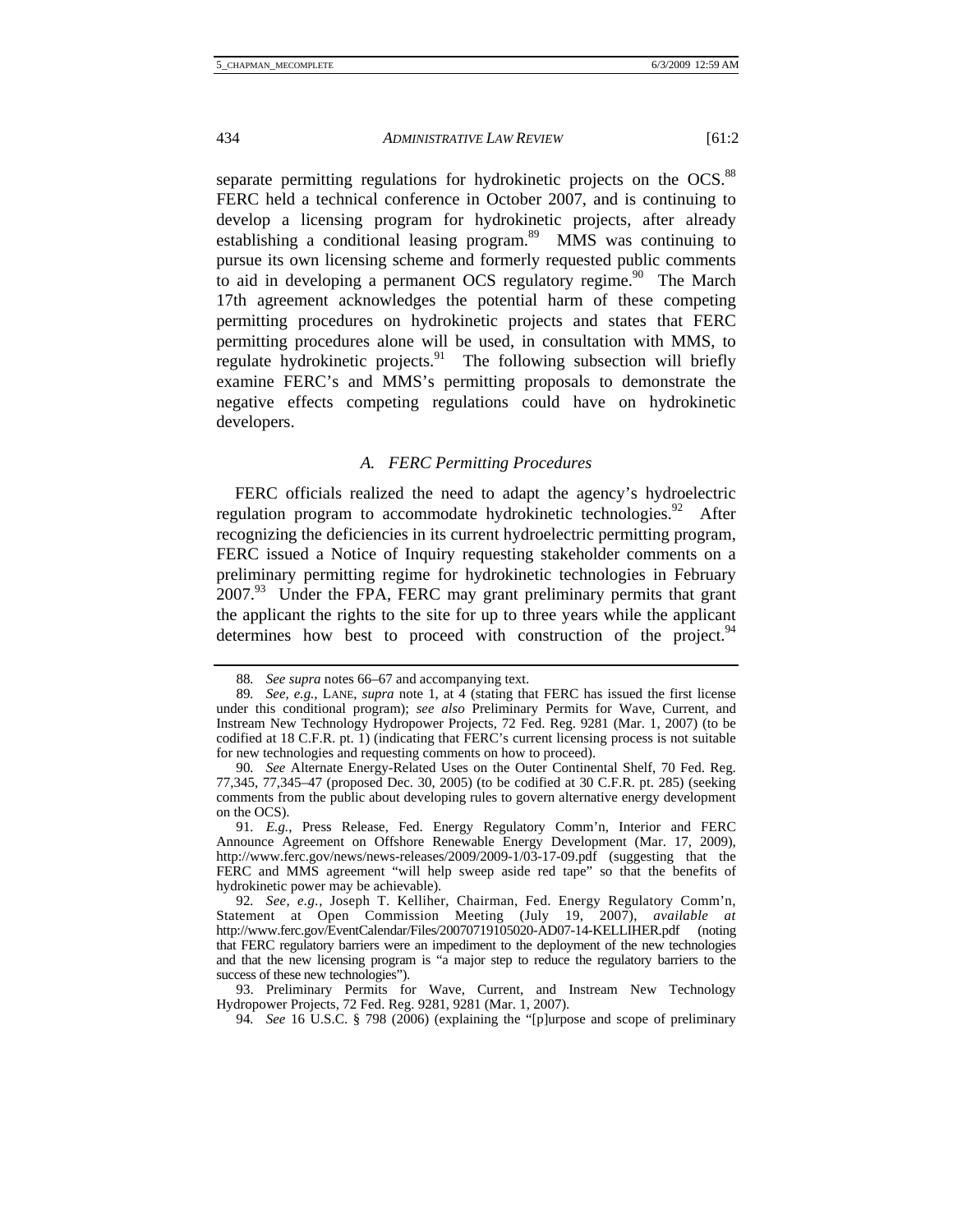Historically, FERC has been extremely liberal in granting preliminary permits.<sup>95</sup>

Many stakeholders agree that FERC's hydroelectric regime was poorly suited for hydrokinetic technologies because of competitive, economic, and environmental reasons.<sup>96</sup> Interested parties have noted that FERC's application process allows for abusive practices such as "site banking," in which companies apply for locations in order to ensure access to them in the future.<sup>97</sup> Because the preliminary permit lasts for as long as three years, this could effectively take promising locations off the market for long periods of time with no guarantee of development.<sup>98</sup> Additionally,

commentators noted that the current permitting plan does not adequately address environmental concerns associated with the projects.<sup>99</sup>

On October 2, 2007, after receiving many stakeholder comments, FERC held a technical conference and unveiled its Hydrokinetic Pilot Project

97*. See* Comments of Morgan Stanley Capital Group Inc., *supra* note 96, at 3 (arguing that since the preliminary permit grants the permittee priority for building anywhere within the permit area, the permittee "enjoys a *de facto* monopoly over the permit area—a monopoly that arises solely by virtue of holding the preliminary permit").

98*. See id.* note 96, at 4 ("Recent successful applicants have conceded that their project's actual 'footprint' would likely occupy less than 0.1% of the study area requested.").

permits").

<sup>95</sup>*. See, e.g.*, Preliminary Permits for Wave, Current, and Instream New Technology Hydropower Projects, 72 Fed. Reg. 9281, 9282 (Mar. 1, 2007) (explaining that since a preliminary permit holder cannot disturb the land, the Commission has liberally issued such permits).

<sup>96</sup>*. See* Letter from Willie R. Taylor, Director, Office of Envtl. Pol'y and Compliance, Dep't of the Interior, to William Guey-Lee, Fed. Energy Regulatory Comm'n (Apr. 27, 2007), *available at* http://www.pstidalenergy.org/Tidal\_Energy\_Projects/ FERC\_Mtg\_2-15-2007/Interior\_Comments\_4-27-2007.pdf (advocating a cautious "stricter scrutiny" approach for approving preliminary permits and expressing concern about hydrokinetic projects' potential environmental impacts); Comments of Morgan Stanley Capital Group Inc. at 3, No. RM07-8-000 (FERC Apr. 30, 2007), *available at* http://www.pstidalenergy.org/Tidal\_Energy\_Projects/FERC\_Mtg\_2-15-2007/Morgan\_Stanley \_Capital\_Group\_4-30-2007.pdf (claiming that site banking presents a serious problem with the current system and "the minimal demonstration of project viability required of permit applicants could inhibit the [industry's] growth"); Comments of City and County of San Francisco et al. in Response to the Commission Notice of Inquiry and Interim Statement of Policy at 1–2, No. RM07-8-000 (FERC Apr. 30, 2007), *available at* Policy at 1–2, No. RM07-8-000 (FERC Apr. 30, 2007), *available at* http://www.pstidalenergy.org/Tidal\_Energy\_Projects/FERC\_Mtg\_2-15-2007/San\_Francisco\_ Bay\_Area\_Local\_Gov\_4-30-2007.pdf (stating that current deficiencies encourage site-banking and allow companies to reserve areas that are overly broad for their proposed projects).

<sup>99</sup>*. See* Letter from Jack A. Nasca, N.Y. State Dep't of Envtl. Conservation, to Magalie R. Salas, Sec'y, Fed. Energy Regulatory Comm'n, at 2–3 (Apr. 30, 2007), *available at* http://www.pstidalenergy.org/Tidal\_Energy\_Projects/FERC\_Mtg\_2-15- 2007/NYSDOEC\_Comments\_4-30-2007.pdf (noting that while most of the environmental feasibility study will be conducted after the preliminary permit is issued, FERC should require preliminary permit applicants to explain how "natural resources in the project area [are] potentially impacted").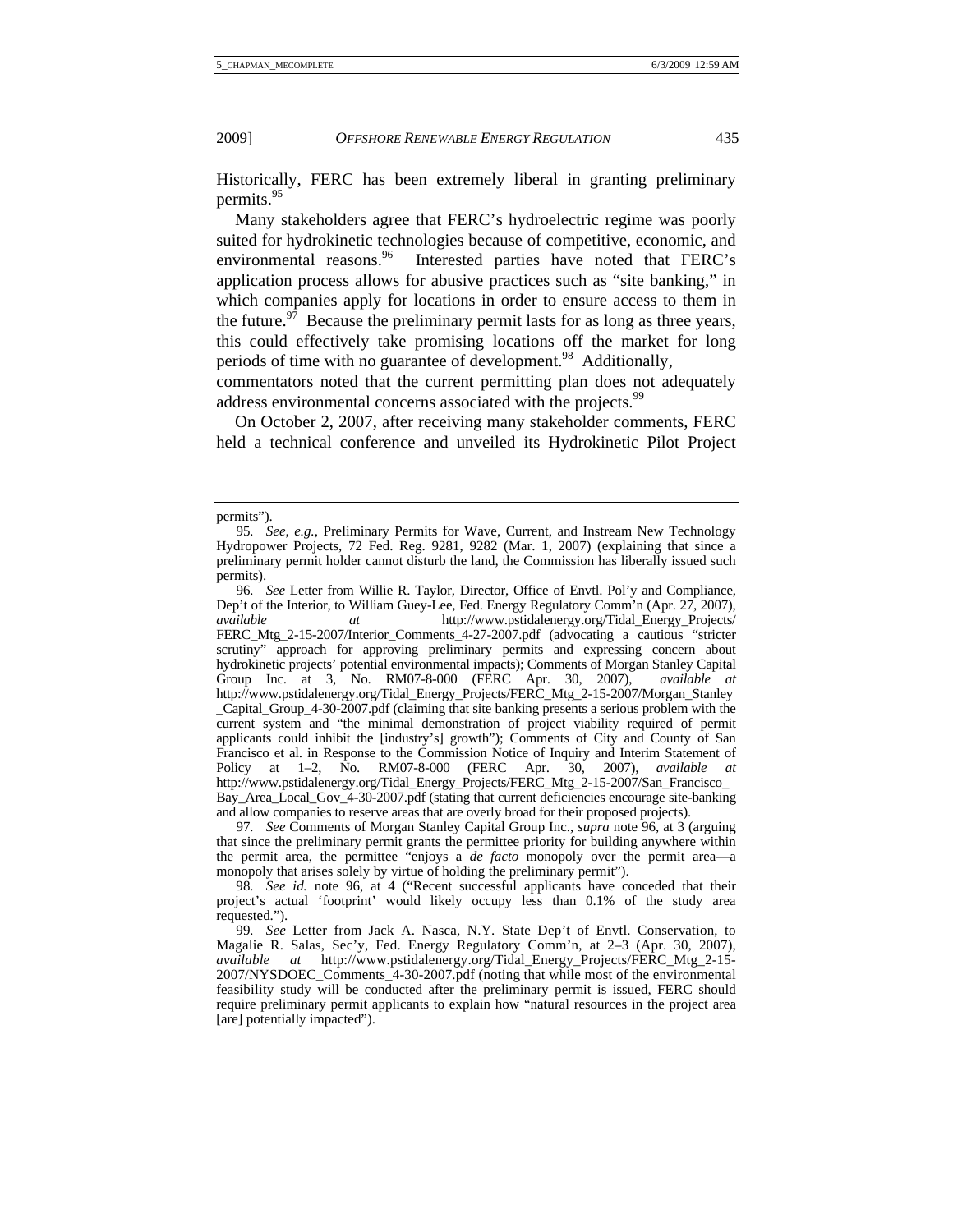Licensing Process.<sup>100</sup> FERC claimed that the new regulations would allow "pilot projects to be tested, over the short-term, without the need for the full [FPA] licensing process."101 In April 2008, FERC followed up on the Pilot Project Licensing Process by issuing a user-friendly white paper to help hydrokinetic developers efficiently navigate the FERC permitting procedures.<sup>102</sup> The white paper offers developers guidance on efficiently seeking waivers and modifications.<sup>103</sup> While these FERC procedures may be effective in facilitating hydrokinetic development, they are limited in effect because they do not address the competing regulatory and licensing claims of MMS.

# *B. MMS Permitting Procedures*

MMS, like FERC, has not promulgated a comprehensive regulatory system. In late 2005, MMS issued an Advance Notice of Proposed Rulemaking (ANPR) for the creation of a regulatory program to govern "Alternate Energy-Related Uses on the Outer Continental Shelf."<sup>104</sup> The ANPR requested public comments on all elements of MMS's regulatory program, including environmental effects and how best to regulate new energy technologies.<sup>105</sup> While the ANPR has a section dealing with "Coordination and Consultation,"106 it does not specifically address FERC's competing jurisdictional claims.<sup>107</sup> MMS also issued a final programmatic environmental impact statement for hydrokinetic projects on the OCS to assist with the formulation of a regulatory mechanism.<sup>108</sup>

<sup>100</sup>*. See* FED. ENERGY REGULATORY COMM'N, THE PROPOSED LICENSING PROCESS FOR HYDROKINETIC PILOT PROJECTS: A FRAMEWORK FOR DISCUSSION 1–6 (2007), http://www.ferc.gov/eventcalendar/Files/20070904090801-white-paper.pdf (announcing FERC's issuance of the new policy "to encourage the development of innovative hydrokinetic technology").

<sup>101</sup>*. Id.* at 1.

 <sup>102.</sup> FED. ENERGY REGULATORY COMM'N, LICENSING HYDROKINETIC PILOT PROJECTS 1 (2008), http://www.ferc.gov/industries/hydropower/indus-act/hydrokinetics/pdf/white\_paper.pdf (noting that the white paper is to offer "guidance as part of the Commission's ongoing effort to support the advancement and orderly development of innovative hydrokinetic technologies").

<sup>103</sup>*. See id*. at 2 (explaining that such guidance would "allow expedited license processing and short-term testing for a specific class of projects").

<sup>104</sup>*. See generally* Alternate Energy-Related Uses on the Outer Continental Shelf, 70 Fed. Reg. 77,345 (proposed Dec. 30, 2005) (to be codified at 30 C.F.R. pt. 285) (establishing the broad contours of the regulatory program).

<sup>105</sup>*. See id*. at 77,346–47 ("Environmental management systems and review will be critical components of any activity in the new program.").

 <sup>106.</sup> Alternate Energy-Related Uses on the Outer Continental Shelf, 70 Fed. Reg. 77,345, 77,348 (proposed Dec. 30, 2005) (explaining that MMS would develop and implement regulations "in consultation with certain Federal agencies").

<sup>107</sup>*. See generally id*. (making no mention of any competing claims to MMS's jurisdiction).

<sup>108</sup>*. See* Alternative Energy and Alternate Use Final Programmatic Environmental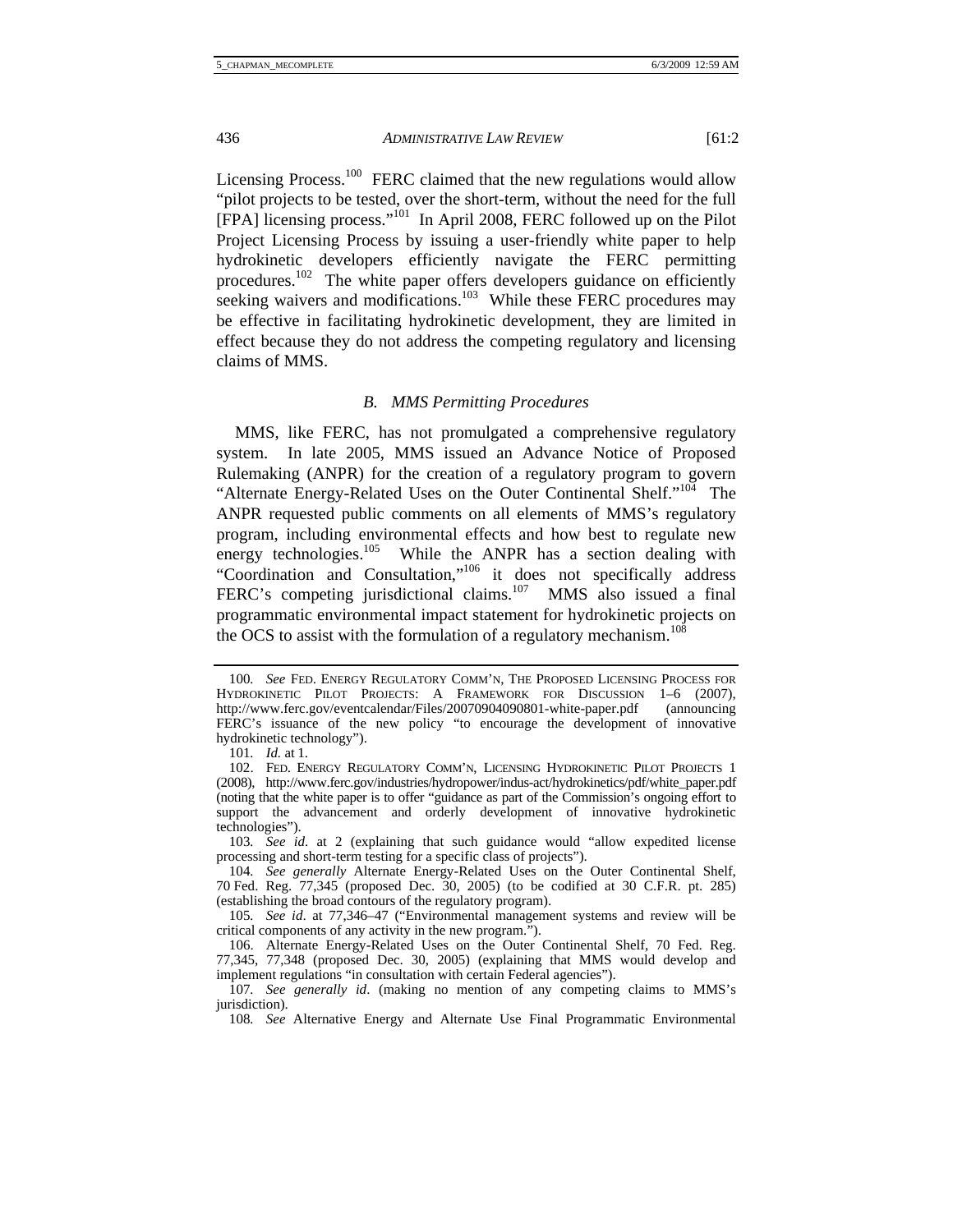In November 2007, after significant stakeholder participation,<sup>109</sup> MMS established an interim policy pertaining to offshore hydrokinetic projects that will be in effect until MMS promulgates its final rules regarding OCS regulation.<sup>110</sup> The initial MMS policy allows hydrokinetic developers limited-term leases to test technologies.<sup>111</sup> MMS will not issue final decisions concerning official permit applications until the agency completes its rulemaking.112 Importantly, MMS's interim policy does not address FERC's competing claims to jurisdiction over hydrokinetic projects on the OCS.<sup>113</sup>

# IV. THE MARCH 17TH AGREEMENT AND SUCCESSFUL INTERAGENCY COOPERATION

The March 17, 2009 agreement between FERC and MMS marked an important first step in working to ensure that companies may adequately predict which licensing mechanism will govern offshore hydrokinetic projects. Without the establishment of a comprehensive, transparent, and predictable regulatory regime, the realization of hydrokinetic technology's potential benefit is in jeopardy. As the Ocean Renewable Energy Coalition—a trade association promoting offshore renewable energy—has noted, the regulatory issues associated with FERC and MMS regulations "must be clarified to ensure that OCS renewable projects are not subject to conflicting or duplicative regulatory requirements."<sup>114</sup>

In the March 17th agreement, FERC and MMS assented to the

Impact Statement, 72 Fed. Reg. 62,672, 62,672 (Nov. 6, 2007) ("[T]his final programmatic EIS examines the potential environmental effects of the program on the OCS and identifies policies and best management practices that may be adopted for the program."); *see also* Guide to the OCS Alternative Energy Final Programmatic Environmental Impact Statement (2007), http://ocsenergy.anl.gov/eis/guide/index.cfm.

<sup>109</sup>*. See generally* Ocean Renewable Energy Coalition, Comments on Alternative Energy Related Uses on the Outer Continental Shelf 15 (2006), http://oceanrenewable.typepad.com/orecmmscomments.pdf (detailing the Ocean Renewable Energy Coalition's response to MMS's proposed rulemaking).

<sup>110</sup>*. See* Request for Information and Nominations of Areas for Leases Authorizing Alternative Energy Resource Assessment and Technology Testing Activities Pursuant to Subsection 8(p) of the Outer Continental Shelf Lands Act, as Amended, 72 Fed. Reg. 62,673, 62,673–74 (Nov. 6, 2007) [hereinafter Request] ("The MMS is initiating this interim policy under which resource data collection facilities . . . and technology testing facilities . . . could be considered and authorized for installation and operation on the OCS before promulgation of final rules.").

<sup>111</sup>*. See* LANE, *supra* note 1, at 3 (explaining that MMS policy allows short leases for limited purposes "but no commercial-scale project development").

<sup>112</sup>*. See id.* ("MMS will not issue decisions on hydrokinetic energy projects until a final rule is established . . . .").

<sup>113</sup>*. See generally* Request, *supra* note 110, at 62,673 (containing no acknowledgment of FERC's jurisdictional claims).

 <sup>114.</sup> Ocean Renewable Energy Coalition, *supra* note 109, at 15.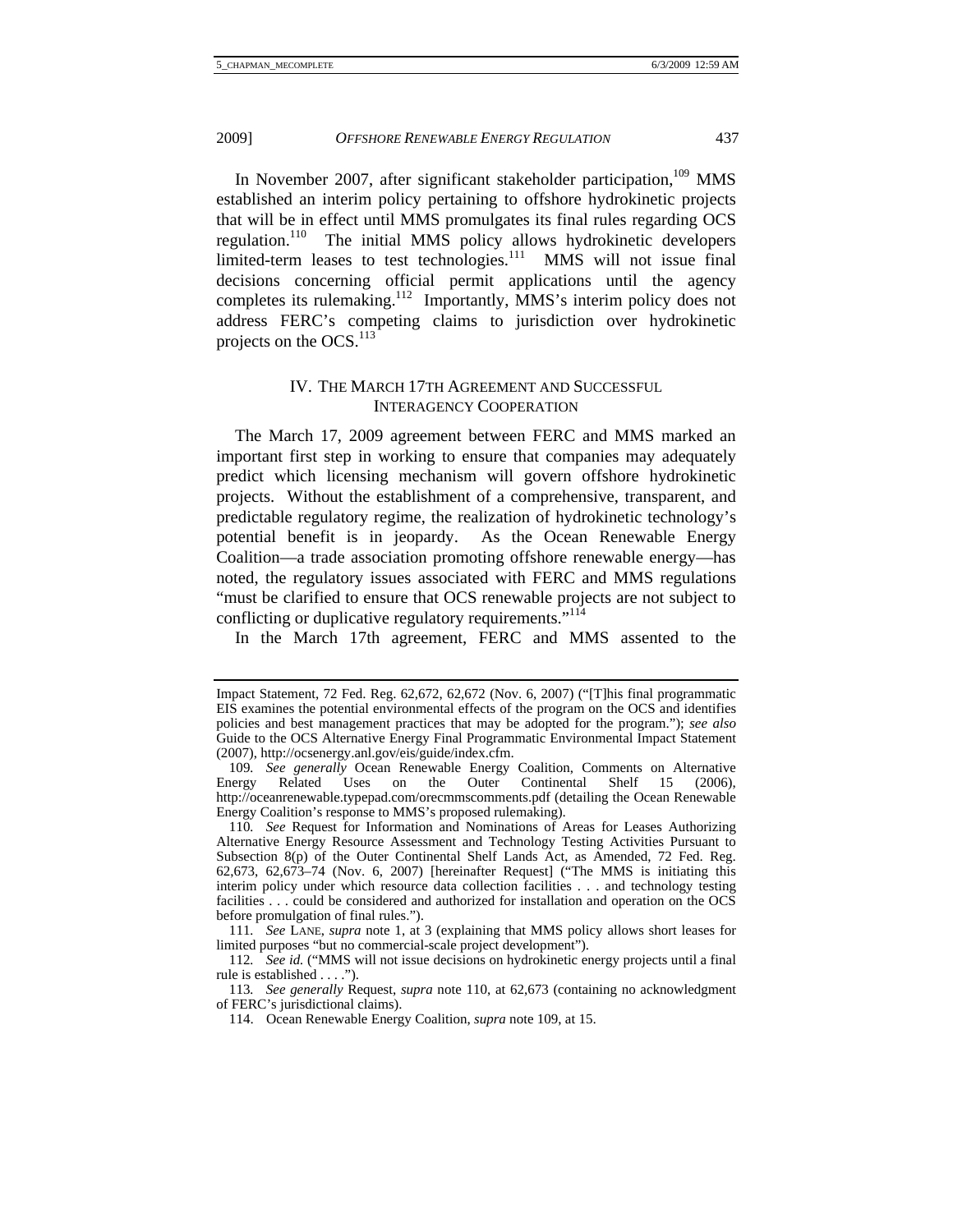preparation of a "Memorandum of Understanding [(MoU)] that sets forth these principles, and which describes the process by which permits and licenses related to renewable energy resources in offshore waters will be developed."<sup>115</sup> Such an MoU could do much to clarify permitting procedures for hydrokinetic technologies. Such clarification would allow companies to predict the regulations governing their projects and could facilitate additional investment in the industry.

There are numerous examples of successful interagency cooperation relating to project regulation. For instance, the Maritime Transportation Security Act of  $2002^{116}$  amended the Deepwater Port Act of  $1974^{117}$  to authorize the Secretary of Transportation to regulate the transmission of liquefied natural gas in deepwater ports on the  $OCS$ <sup>118</sup> Much like the jurisdictional disputes over renewable energy production on the OCS, the Coast Guard faced competing regulatory claims from the Department of Commerce, the Environmental Protection Agency, FERC, DOI, and the Department of Defense, among others.<sup>119</sup> At the urging of the White House,<sup>120</sup> agencies with a regulatory interest in licensing deepwater ports signed a Memorandum of Understanding (Coast Guard MoU) to help manage competing jurisdictional claims and regulations.<sup>121</sup>

#### **CONCLUSION**

The March 17th agreement establishes the groundwork for effective cooperation between FERC and MMS. By pursuing an agreement similar

 <sup>115.</sup> *E.g.*, Press Release, Fed. Energy Regulatory Comm'n, *supra* note 5, at 15.

 <sup>116.</sup> The Maritime Transportation Security Act of 2002, Pub. L. No. 107-295, 116 Stat. 2064 (2002).

<sup>117</sup>*. See* 33 U.S.C. §§ 1501–1524 (2000) (declaring that the Act's purpose is, inter alia, to "authorize and regulate the location, ownership, construction, and operation of deepwater ports in waters beyond the territorial limits of the United States").

<sup>118</sup>*. Compare* Maritime Transportation Security Act § 106(b)(13), 116 Stat. at 2086–87 (declaring that liquefied natural gas is included within the definition of *natural gas*), *with id.* § 106(c)(4) ("The Secretary shall approve or deny any application for a deepwater port for natural gas submitted pursuant to this Act . . . .").

<sup>119</sup>*. See* LT Ken Kusano, U.S. Coast Guard Headquarters, *The Deepwater Port Act: Understanding the Licensing Process* 7–10 (Sept. 14–15, 2004) (presented at the California State Lands Commission Symposium and Technology Exhibition), http://www.slc.ca.gov/division\_pages/MFD/Prevention\_First/Documents/2004/LNG%20ON%2 0THE%20WEST%20COAST/Kusano%20paper.pdf (detailing the responsibilities of different agencies under the Deepwater Port Act).

<sup>120</sup>*. See* Exec. Order No. 13,212, 66 Fed. Reg. 28,357, 28,357 (May 22, 2001) (creating "an interagency task force . . . to monitor and assist the agencies in their efforts to expedite their review of permits").

<sup>121</sup>*. See* U.S. DEP'T OF DEFENSE, MEMORANDUM OF UNDERSTANDING RELATED TO THE LICENSING OF DEEPWATER PORTS 1 (2004), http://www.etf.energy.gov/pdfs/DPA\_MOU.pdf (noting that "[t]he [p]urpose of this [Coast Guard MoU] . . . is to establish a framework for cooperation among the Participating Agencies with responsibilities related to the licensing of deepwater ports pursuant to the Deepwater Port Act of 1974").